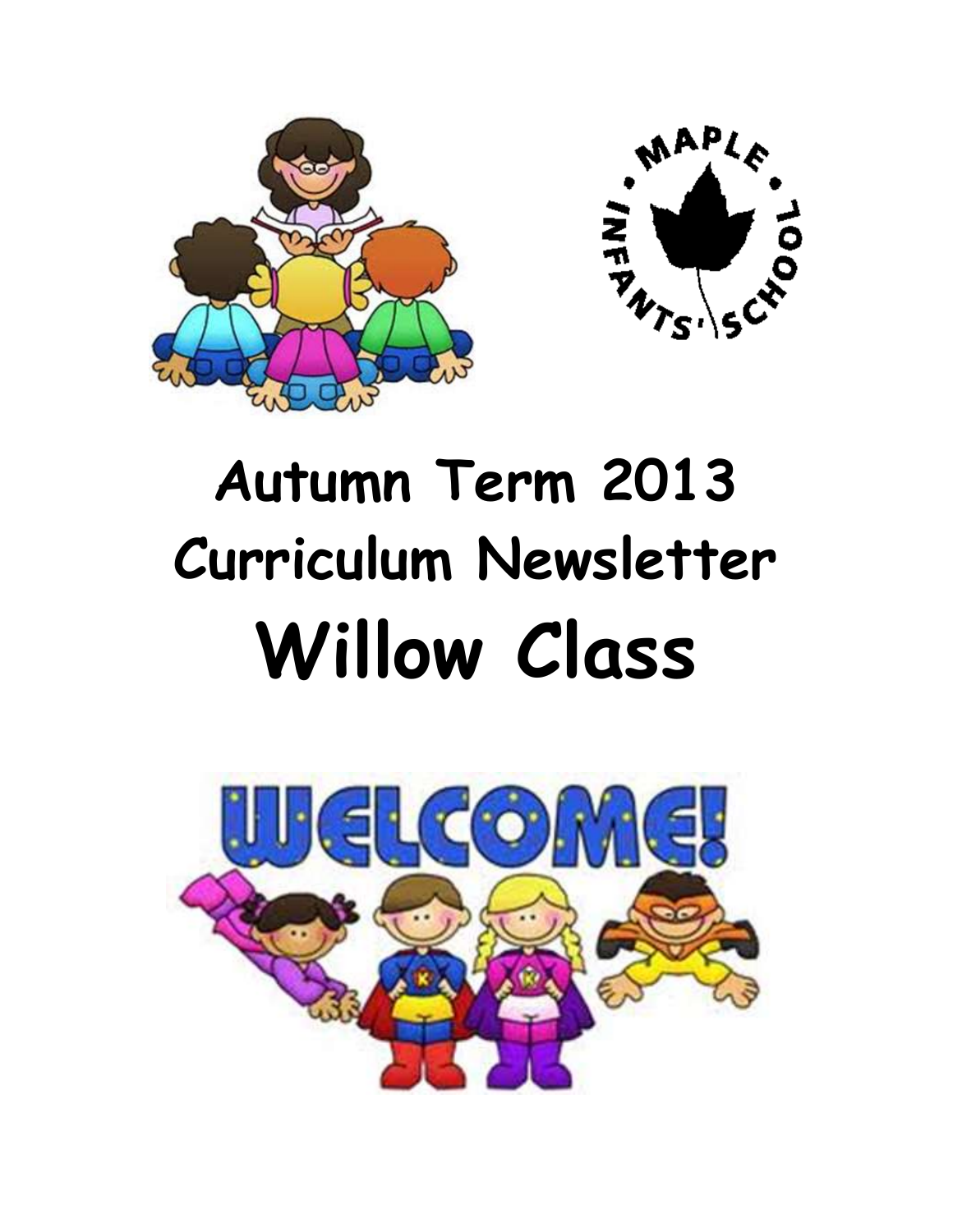Dear Parents and Carers,

Our main focus this term is ensuring that all the children settle in happily.

Our planning is based on the months of the year and is also guided by the children's interests.

At Maple we recognise that children develop at their own rates, and in their own ways and we reflect this in our planning and teaching.



In the month of September we will be finding out about:

- Starting Nursery making new friends, learning the rules and expectations and having lots of fun!
- Signs of Autumn
- Apples
- Harvest
- **Tractors**
- Plus, whatever the children show interest in!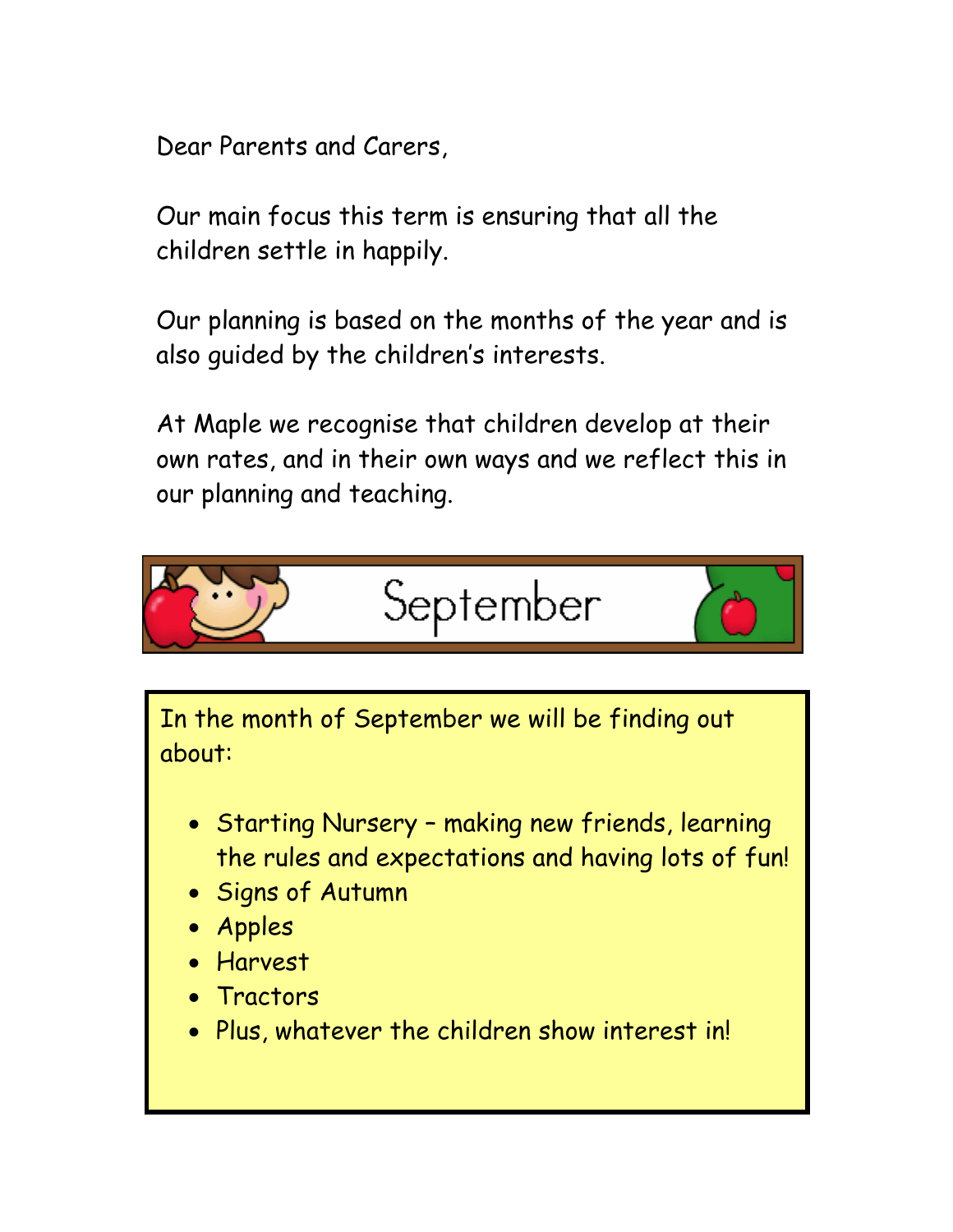



In the month of November we will be finding out about:

- Winter weather
- Mittens and gloves
- Fir cones
- Owls
- Diwali
- Patterns
- Hanukah
- Plus, whatever the children show interest in!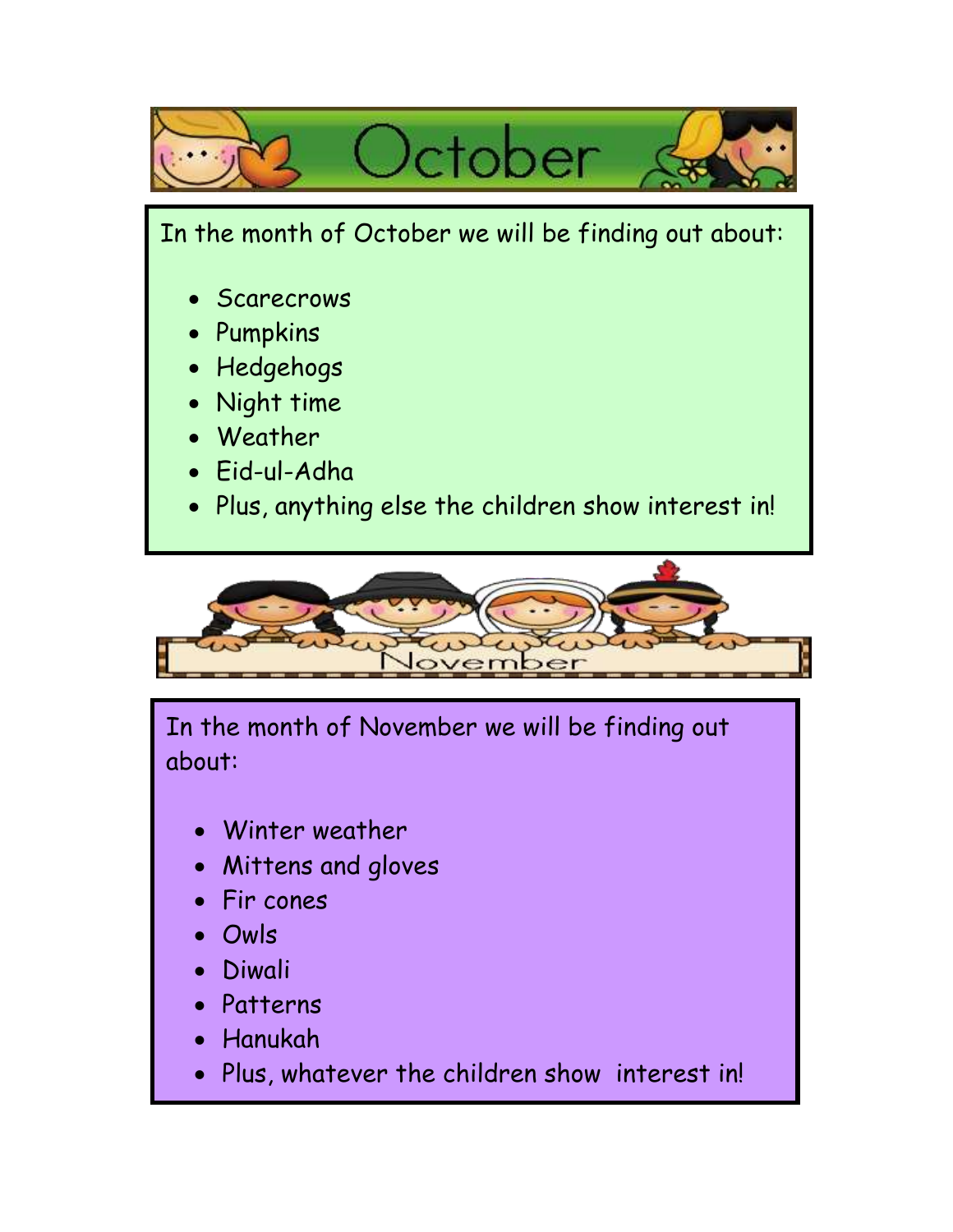

In the month of December we will be finding out about:

- Christmas
- Gingerbread
- Penguins and Polar Bears
- Igloos
- Reindeer
- Robins
- Plus, anything else the children show interest in!

## **Characteristics of Effective Learning**

- **Playing and Exploring**
- **Active Learning and**
- **Creating and Thinking Critically**

**All support children's learning across all areas.**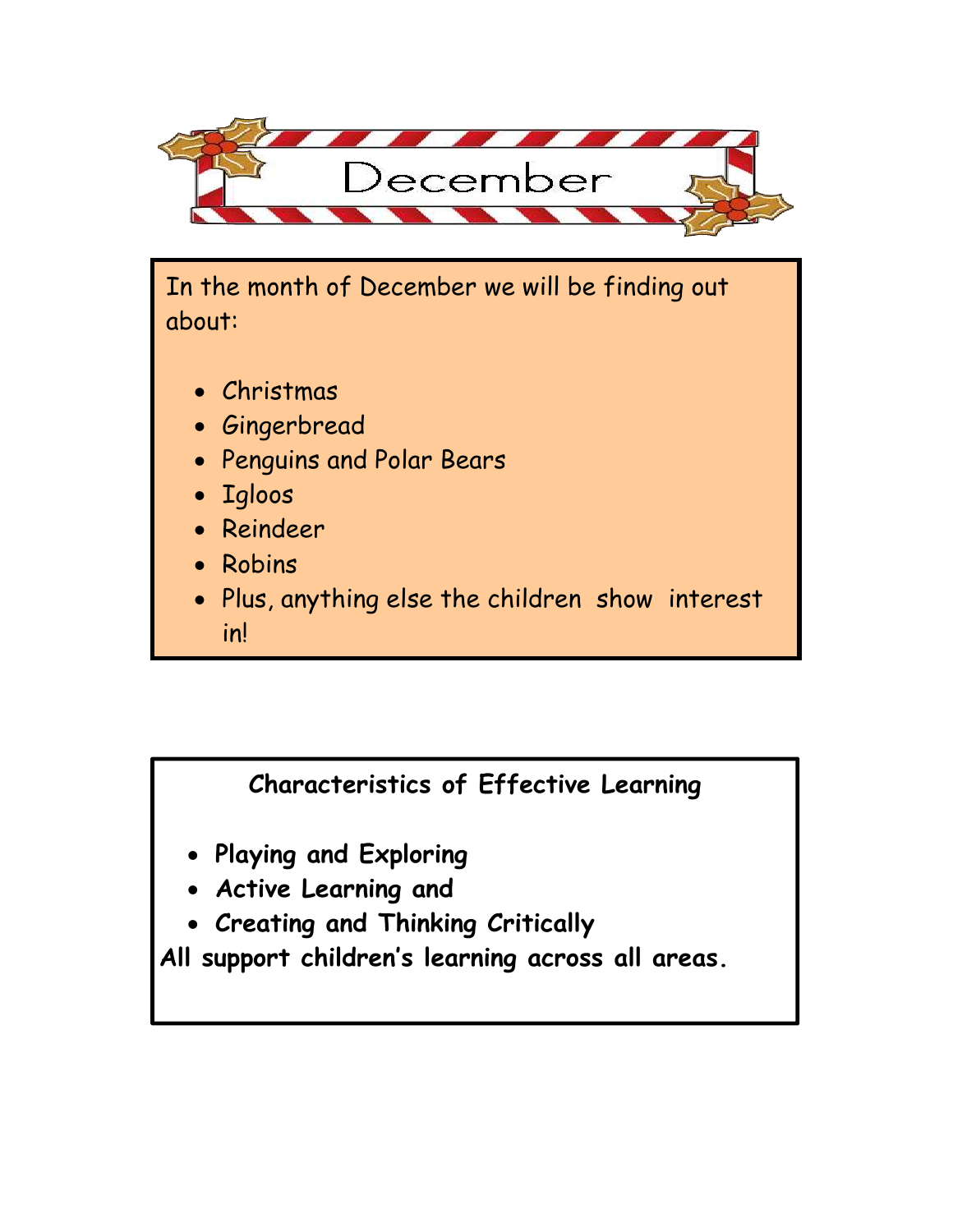**There are seven areas of learning that we use to plan our activities, and these are:**

## **PERSONAL, SOCIAL & EMOTIONAL DEVELOPMENT**

## **Making Relationships**

- . Interested in others' play and starting to join in.
- Seeks out others to share experiences.

#### **Self-confidence and self-awareness**

- Separates from main carer with support and encouragement.
- Expresses own preferences and interests.
- Can select and use activities and resources with help.

## **Managing feelings and behaviour**

- Seeks comfort from familiar adults.
- Can express their own feelings.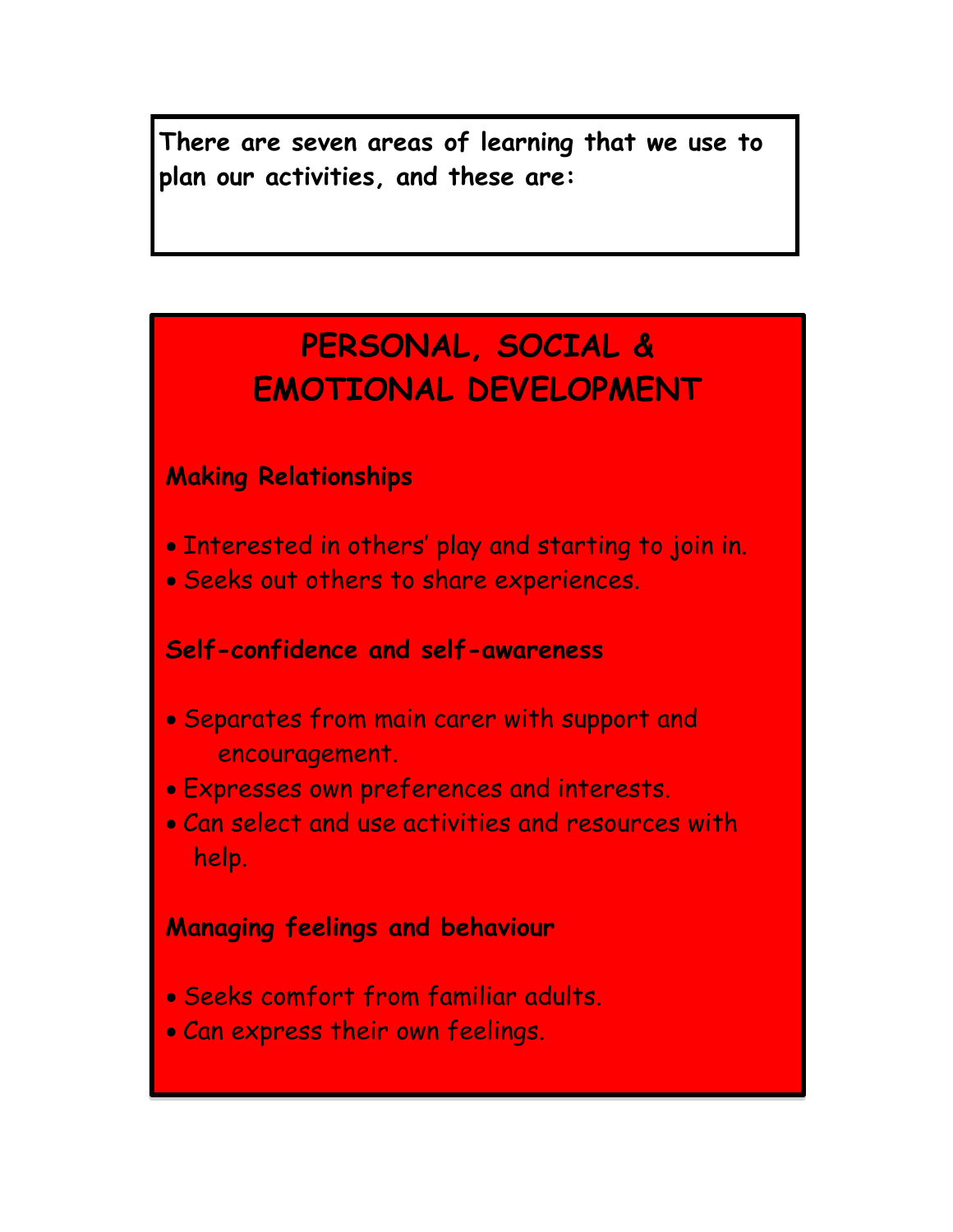## **COMMUNICATION & LANGUAGE**

#### **Listening and attention**

- Listens to others one to one or in small groups.
- Listens to stories with increasing attention.

## **Understanding**

Responds to simple instructions.

## **Speaking**

- Uses simple sentences.
- Uses a variety of questions.
- Uses gestures, sometimes with limited talk.
- Learns new words very rapidly and is able to use them in communicating.
- Uses gestures, sometimes with limited talk.
- Learns new words very rapidly and is able to use them in communicating.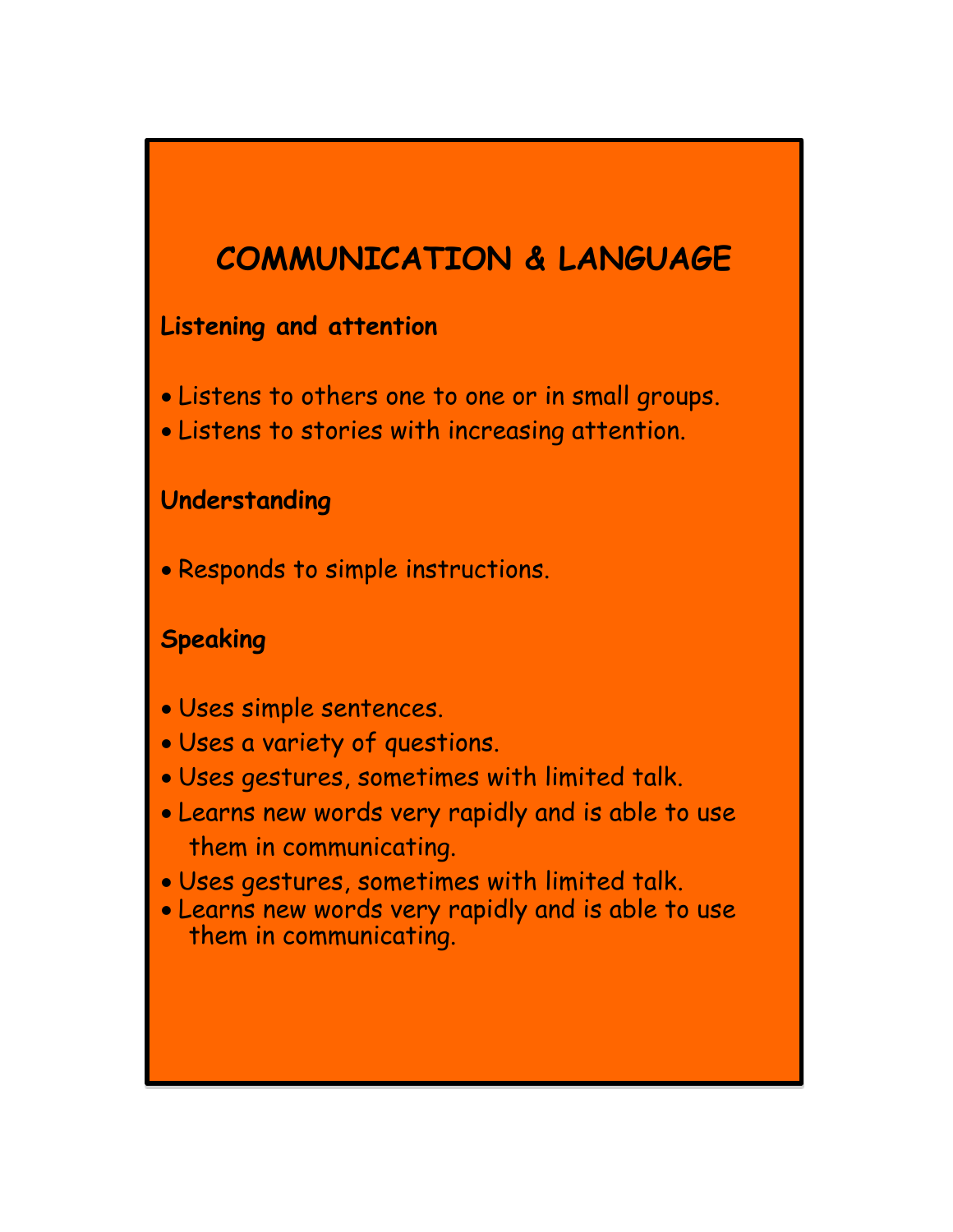## **PHYSICAL DEVELOPMENT**

## **Moving and Handling**

- Climbs confidently and is beginning to pull themselves up on play equipment.
- . Shows control in holding and using jugs to pour.
- May be beginning to show preference for dominant hand.

## **Health and self-care**

- Drinks well without spilling.
- Clearly communicates their need for toilet.
- Gains more bowel and bladder control and can attend to toileting needs most of the time themselves.
- Dresses with help.
- Can usually manage washing and drying hands.

## **LITERACY**

#### **Reading**

- Looks at books independently.
- Handles books carefully.
- Holds books the correct way up and turns pages. **Writing**
- Sometimes gives meaning to marks as they draw and paint.